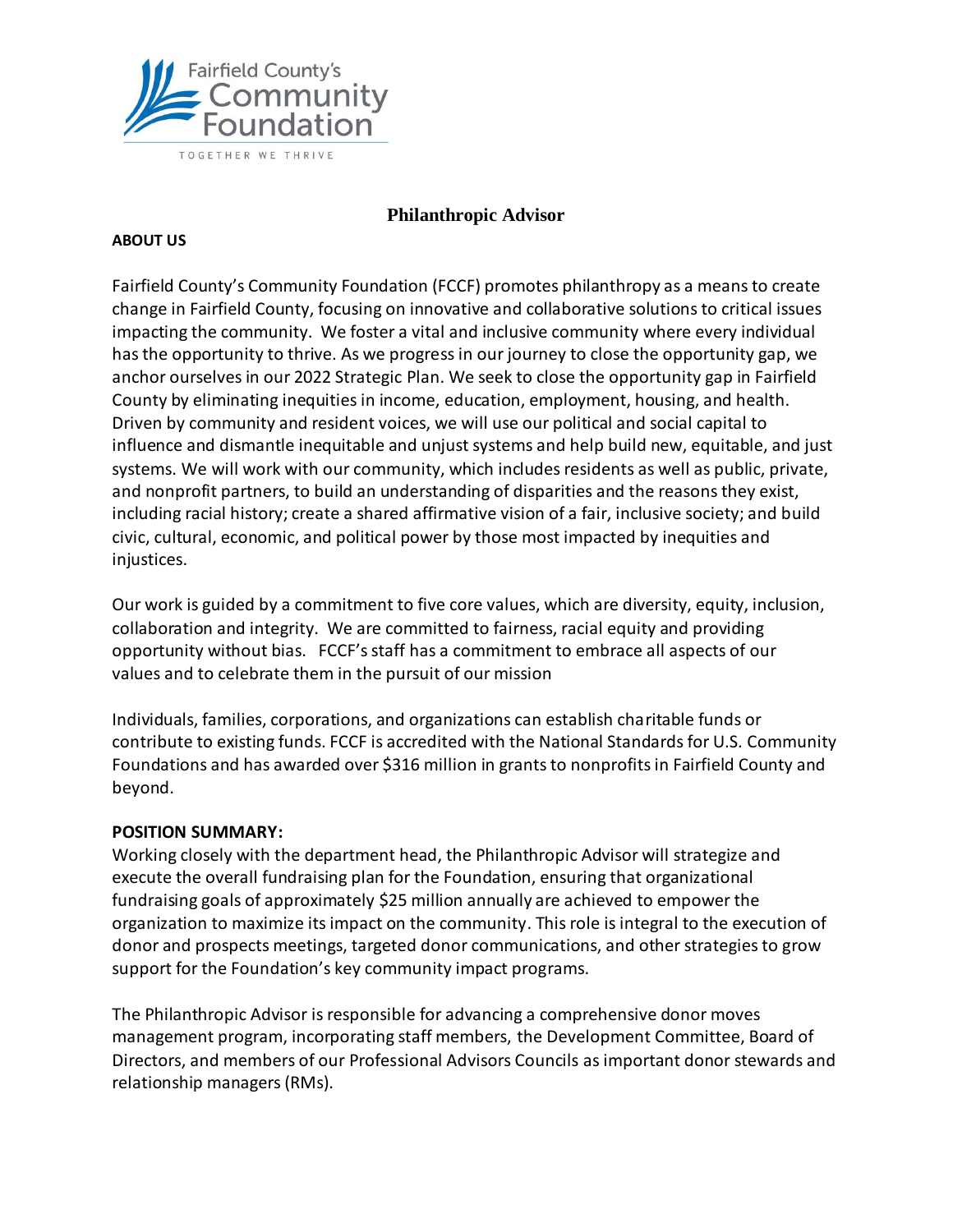This role will also play an active role in growing assets under management through charitable fund acquisition. By providing exceptional advice and philanthropic planning services, FCCF's goal is to showcase its unique value proposition to Fairfield County philanthropists and donors.

## **What you will do**

- Partners with department head and team on creating annual revenue budget and development strategies including major individual gift solicitations, RM assignments, donor stewardship activities and communications, donor prospecting strategies and associated events;
- Works closely with department head to facilitate monthly cultivation, stewardship, and solicitation meetings
- Acts as a reliable counselor, strategist and enthusiastic, persuasive and passionate spokesperson on behalf of department and organization as a whole
- Responsible for maintaining a major donor portfolio, including Community Impact Fund donors and charitable fundholders
- Makes major gift solicitations from \$5,000 to over \$100,000 for our community impact work
- Develops and implements strategic fundraising campaigns for key FCCF Community Impact Programs and Initiatives (Community Impact Fund, Center for Nonprofit Excellence, Thrive by 25, The Fund for Women & Girls) to sustain and increase organization impact and competitive grantmaking capacity
- Expands major donor base through identifying, cultivating, soliciting and stewarding current and prospective major donors and fundholders
- Leads a Moves Management Program across the organization
- Collaborates with department head and others to develop new vehicles to expand donor prospect pipeline and engage donors to fulfill their philanthropic interests, locally and beyond
- Works closely with the Communications team to develop donor-centered print and digital marketing materials and communications
- Cultivates and establishes new Charitable Funds (i.e. Donor Advised, Scholarship, Nonprofit Endowment) ranging from \$50,000 up to \$3 million+, while stewarding existing fundholders to achieve and exceed annual fundraising goals
- Oversees all donor communications, including gift acknowledgement letters, newsletters, etc.

# **What we're looking for**

- Bachelor's degree, 7-10+ years of experience
- Increasing levels of responsibility and success in nonprofit development; an emphasis on providing service to high-net-worth donors is vital. Experience in Fairfield County, Connecticut strongly preferred
- Demonstrated success in identifying and cultivating major donor prospects, and in securing major gifts, including face-to-face solicitations
- Extensive fundraising campaign or sales experience